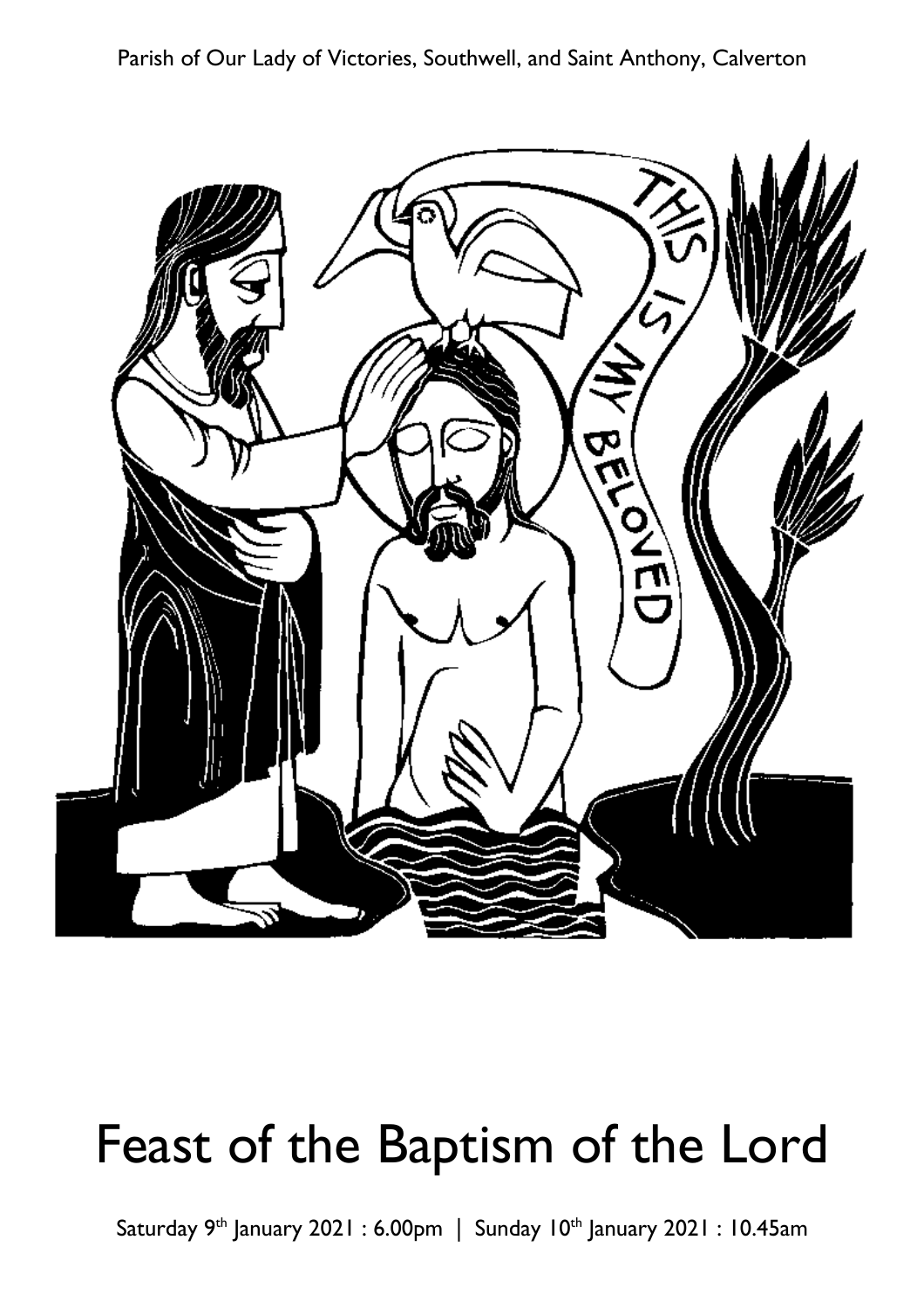In order to comply with the Bishop's guidelines on celebrating Masses in the covid-19 period there'll be some differences in that way we come to Mass and the way Mass is celebrated. These were outlined to you when you book for Mass, and are detailed in the parish newsletter. Please take a few moments before Mass to remind yourself of these guidelines, and please follow these directions, recognise that those stewards asking you to follow the directions are volunteers themselves:

- X Please don't attend if you show any symptoms of covid-19;
- **X** Try to arrive no earlier than half an hour before Mass, and no later than ten minutes before Mass, to allow time for each person to enter one-by-one;
- **X** Even if you arrive on foot, enter via the car park and follow the one-way signs, waiting by the 2 metre markers in front of the church door if others have arrived before you;
- **E** Entry will be via the main door of the church;
- X Ensure you bring a mask to wear throughout the time in church, except when receiving Holy Communion;
- $\cdot$  Please use the hand-sanitiser (provided) on arrival:
- X Please take one of these Mass Sheets, and a Newsletter, and take them home with you after Mass;
- $\mathbf{\Psi}$  Put your weekly offering into the basket in the narthex;
- **X** There won't be any holy water available, the repository will be closed, and there are no Catholic papers currently available;
- **X** Please sit on the seat to which you are directed, following the (marked) one-way system. Seating will be from the front of church first, and parishioners will be seated at two-metre intervals (in Southwell it might be possible to seat couples next to each other, and families in a single pew; in Calverton the chairs have been laid out singularly, and so each person, except for babes-in-arms, will be at a two-metre distance from the next person);
- X Please avoid any contact with other parishioners; please don't speak before Mass unless necessary;
- $\mathbf{\Psi}$  Only the disabled toilet will be available for use, and only if absolutely necessary. If you do use the toilet, please do so before you are seated, and then go to your seat (in Southwell, by exiting the church hall lobby, walking around the side of the church, and re-entering the church through the main door, following the one-way system);
- X Windows and doors will be open to enable as much ventilation as possible;
- X During Mass there are some differences in the celebration, in particular:
	- o There will be no entrance procession;
	- o There will be no congregational singing;
	- o Responses will be made with quiet voices;
	- o There will be no ministries (eg altar servers, readers);
	- o There will be no sign of peace;
	- o Holy Communion will be distributed immediately following Mass;
- **X** After Mass you will be invited to receive Holy Communion. If you are not receiving Holy Communion for whatever reason please simply follow the one-way system to leave church.
- X Blessings will not be given to those not receiving Holy Communion since the entire congregation has been blessed only a few moments before.
- X Whether receiving Holy Communion or not, please then leave the church following the one-way system, out into the car park (in Southwell, through the parish hall lobby) and please leave immediately.

*As the start of Mass all STAND, and with Father Simon proclaim the entrance antiphon.*

After the Lord was baptized, the heavens were opened, and the Spirit descended upon him like a dove, and the voice of the Father thundered: This is my beloved Son, with whom I am well pleased.

### **Fntrance Rites**

In the name of the Father, and of the Son, and of the Holy Spirit. Amen.

The grace of our Lord Jesus Christ, and the love of God, and the communion of the Holy Spirit be with you all.

And with your spirit.

Brothers and sisters, let us acknowledge our sins, and so prepare ourselves to celebrate the sacred mysteries.

I confess to almighty God, and to you, my brothers and sisters, that I have greatly sinned, in my thoughts and in my words, in what I have done and in what I have failed to do, through my fault, through my fault, through my most grievous fault; therefore I ask blessed Mary ever-Virgin, all the Angels and Saints, and you, my brothers and sisters, to pray for me to the Lord our God.

May almighty God have mercy on us, forgive us our sins, and bring us to everlasting life.

Amen.

Lord, have mercy. Lord, have mercy. Christ, have mercy. Christ, have mercy. Lord, have mercy. Lord, have mercy.

Glory to God in the highest, and on earth peace to people of good will. We praise you, we bless you, we adore you, we glorify you, we give you thanks for your great glory, Lord God, heavenly King, O God, almighty Father. Lord Jesus Christ, Only Begotten Son, Lord God, Lamb of God, Son of the Father, you take away the sins of the world, have mercy on us; you take away the sins of the world, receive our prayer; you are seated at the right hand of the Father, have mercy on us. For you alone are the Holy One, you alone are the Lord, you alone are the Most High, Jesus Christ, with the Holy Spirit, in the glory of God the Father. Amen. *At the end of the Collect all respond:*

. . . who lives and reigns for ever and ever. Amen.

*All SIT.*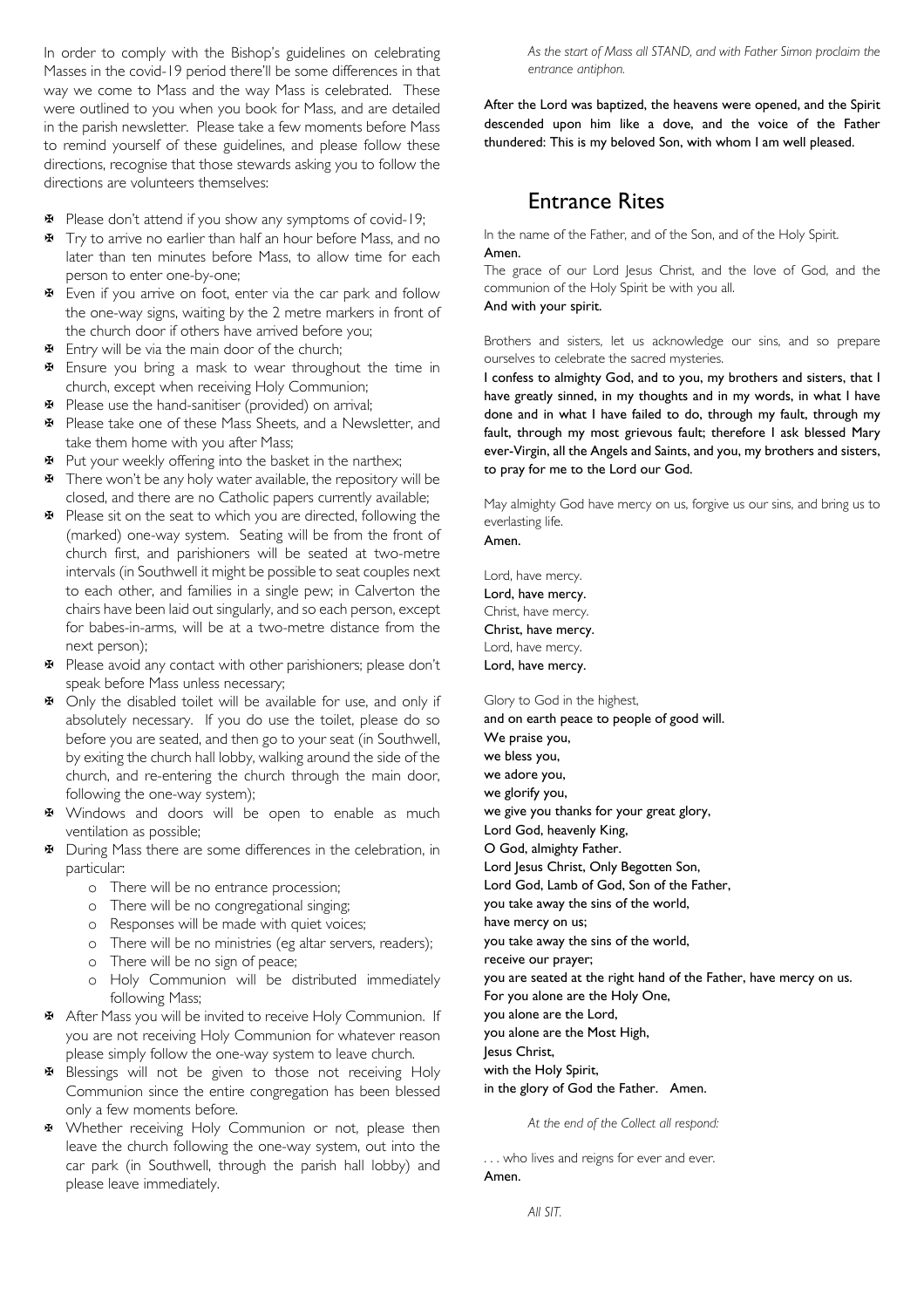## Liturgy of the Word

*The first reading is taken from the prophet Isaiah (42:1-4.6-7): Here is my servant, in whom my soul delights.*

#### The word of the Lord. Thanks be to God.

*The responsorial is taken from Psalm 28(29):1-4.9-10:*

#### The Lord will bless his people with peace.

*The second reading is taken from the Acts of the Apostles (10:34- 38): God has anointed Jesus with the Holy Spirit.*

The word of the Lord. Thanks be to God.

#### *All STAND.*

*The Gospel Acclamation is sung by Father Simon alone.*

*The Gospel is taken from Saint Mark (1:7-11): 'You are my Son, the Beloved; my favour rests in you.'*

#### The Lord be with you. And with your spirit. A reading from the holy Gospel according to Mark. Glory to you, O Lord.

*At the end of the Gospel:*

#### The Gospel of the Lord. Praise to you, Lord Jesus Christ.

*All SIT for the homily, preached by Father Simon.*

*All STAND as we proclaim our Profession of Faith:*

I believe in one God, the Father almighty, maker of heaven and earth, of all things visible and invisible.

I believe in one Lord Iesus Christ, the Only Begotten Son of God, born of the Father before all ages. God from God, Light from Light, true God from true God, begotten, not made, consubstantial with the Father; through him all things were made. For us men and for our salvation he came down from heaven, and by the Holy Spirit was incarnate of the Virgin Mary, and became man. For our sake he was crucified under Pontius Pilate, he suffered death and was buried, and rose again on the third day in accordance with the Scriptures. He ascended into heaven and is seated at the right hand of the Father. He will come again in glory to judge the living and the dead and his kingdom will have no end.

I believe in the Holy Spirit, the Lord, the giver of life, who proceeds from the Father and the Son, who with the Father and the Son is adored and glorified, who has spoken through the prophets.

I believe in one, holy, catholic and apostolic Church. I confess one baptism for the forgiveness of sins and I look forward to the resurrection of the dead and the life of the world to come. Amen.

Liturgy of the Eucharist

*As the gifts are prepared all respond:*

Blessed are you, Lord God of all creation, for through your goodness we have received the bread we offer you: fruit of the earth and work of human hands, it will become for us the bread of life. Blessed be God forever.

Blessed are you, Lord God of all creation, for through your goodness we have received the wine we offer you: fruit of the vine and work of human hands, it will become our spiritual drink.

#### Blessed be God for ever.

*After the altar and gifts have been prepared all STAND:*

Pray brothers and sisters, that my sacrifice and yours may be acceptable to God, the almighty Father.

May the Lord accept the sacrifice at your hands, for the praise and glory of his name, for our good and the good of all his holy Church.

*After the Prayer over the Offerings the Preface begins:*

The Lord be with you. And with your spirit. Lift up your hearts. We lift them up to the Lord. Let us give thanks to the Lord our God. It is right and just.

*At the end of the Preface:*

Holy, Holy, Holy Lord God of hosts. Heaven and earth are full of your glory. Hosanna in the highest. Blessed is he who comes in the name of the Lord. Hosanna in the highest.

*The congregation is invited to SIT during the Eucharistic Prayer.*

*During the Eucharistic Prayer:*

*The mystery of the Faith:*

When we eat this Bread and drink this Cup, we proclaim your Death, O Lord, until you come in glory.

*At the end of the Eucharistic Prayer:*

Through him, and with him, and in him, O God, almighty Father, in the unity of the Holy Spirit, all glory and honour is yours, for ever and ever. Amen.

*All STAND.*

*All SIT.*